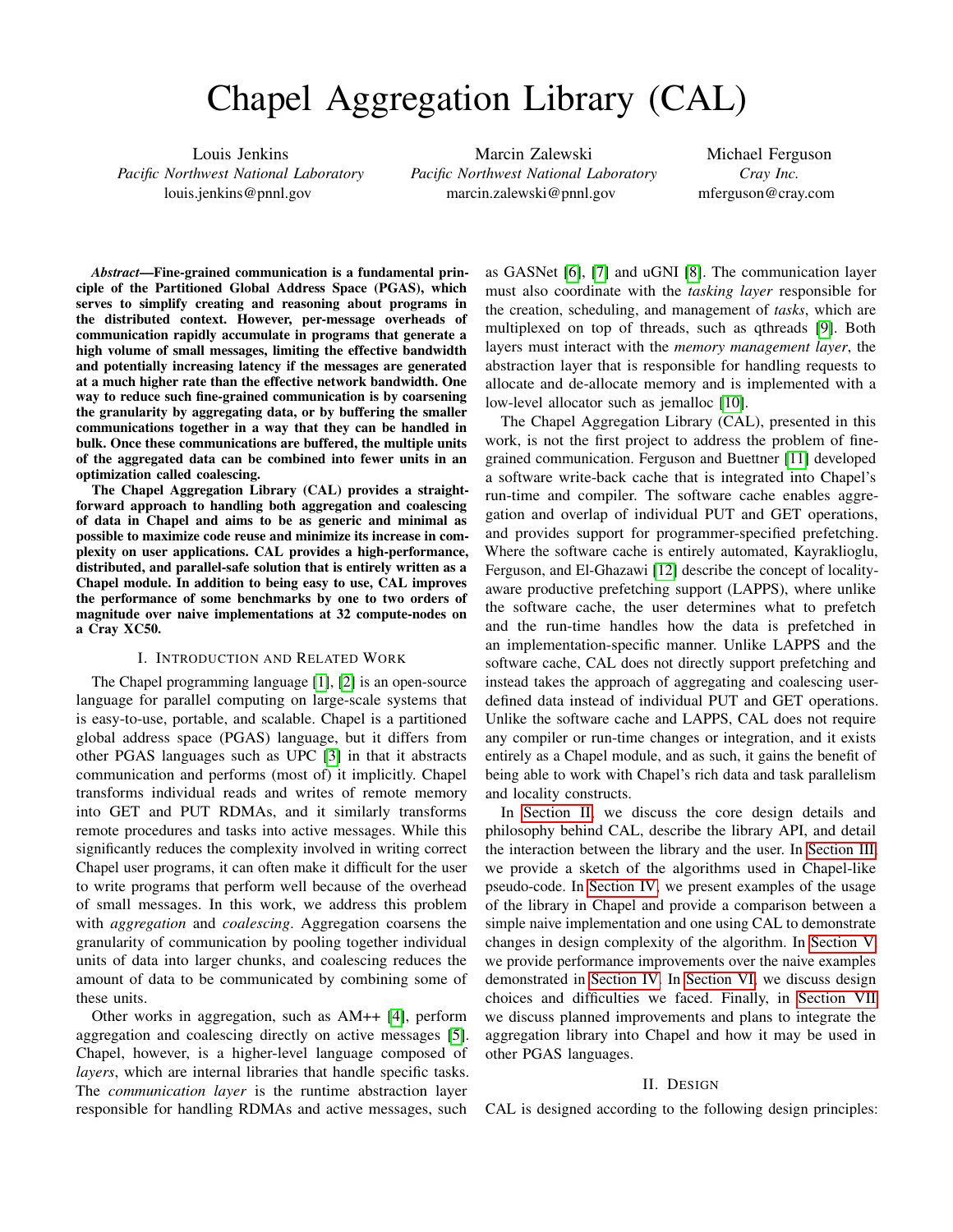<span id="page-1-0"></span>

Fig. 1: The design of CAL aggregation.

- Minimalism: CAL is designed to be small and unassuming, deferring decisions such as how the buffer is coalesced or processed to the user. This allows CAL to be reusable and modular. In other words, CAL's only responsibility is aggregating outgoing units of data; how the aggregated data is handled is at the discretion of the user. This minimalist design works well in conjunction with the high-level features of Chapel, which can seamlessly handle transfers of buffers, parallel execution, and all other aspects that a library like CAL might have to handle in a lower-level runtime.
- **Distributed:** CAL objects appear local but act distributed, following the spirit of Chapel. CAL employs *privatization* (similar to Chapel arrays) and optimized such that accesses to an instance of the library is forwarded to the appropriate local privatized instance. That is, it is inherently safe and efficient for multiple locales to share access to the same CAL instance.
- Parallel-Safe: CAL is designed to be transparently threadsafe and efficient. It employs lock-free data structures to aggregate units of data without race conditions and errors.

The basic design of CAL is illustrated in [Fig. 1.](#page-1-0) Every locale,  $L_0, L_1, L_2$ , and  $L_3$  in the figure, maintains per-destination buffers (in [Section III](#page-2-0) we discuss how the buffers are managed in concurrent buffer pools). User tasks  $(T_0, \dots, T_n$  in [Fig. 1\)](#page-1-0) generate data items and insert them into a CAL aggregator along with the target locale. When a buffer is full, it is sent to the destination locale, and the data items included in the buffer are processed there. Since, as stated above, CAL only provides the basic aggregation functionality, details are left to the user. For example, the same-locale buffers indicated by dashed lines in [Fig. 1](#page-1-0) are optional and can be used if local aggregation is beneficial.

In the remainder of this section, we briefly cover the facets of CAL's design. The simplified version of the API of CAL,

```
1 class Buffer {
2 type dataType;
    3 var data : [0..#BufferSize] dataType;
    4 var claimed : atomic int;
    5 var filled : atomic int;
    6 var stolen : atomic bool;
    var pool : MemoryPool(Buffer(dataType));
    8 proc done();
9 }
10 class Aggregator {
11 type dataType;
12 var pools :
13 [LocaleSpace] MemoryPool(Buffer(dataType));
14 var destBuffers :
15 [LocaleSpace] Buffer(dataType);
16 proc aggregate(data : dataType, loc : locale) :
17 Buffer(dataType);
18 iter flush() : (Buffer(dataType), locale);
19 }
```
Fig. 2: The basic API of CAL.

which will be discussed in more detail in later subsections, is summarized in [Fig. 2.](#page-1-1) The API consists of two classes, the Aggregator that manages buffers and provides aggregation API and the Buffer class that encapsulates all details of a thread-safe buffer.

## <span id="page-1-2"></span>*A. Minimalism*

Whereas the software cache of Ferguson and Buettner [\[11\]](#page-8-10) aggregates individual PUT and GET operations, CAL aggregates individual generic units of data defined by the user. CAL strives for maximizing code-reuse, and as such, it is generic on the type of data to be aggregated. The Aggregator is generic on the type specified by the user, which will be the type of data to aggregate.

```
1 // Create an aggregator that aggregates integers
2 var aggregator = new Aggregator(int);
```
The user can then begin aggregating data via aggregate , which will return a Buffer if that task took the last available slot in the buffer for the requested destination. If a buffer has been returned, the user can then apply their own coalescing and data processing. Once the user is finished they must invoke the done function on the buffer so that it can be recycled by the Aggregator .

```
1 // Aggregate the integer '1' to Locale 1
2 const data = 1;
 const loc = Locales[1];
4 var buf = aggregator.aggregate(data, loc);
5 if buf != nil {
6 handleBuffer(buf, loc);
    buf.done();
8 }
```
When manually flushing the Aggregator , it can be handled in the same way as if a buffer was returned via aggregating data.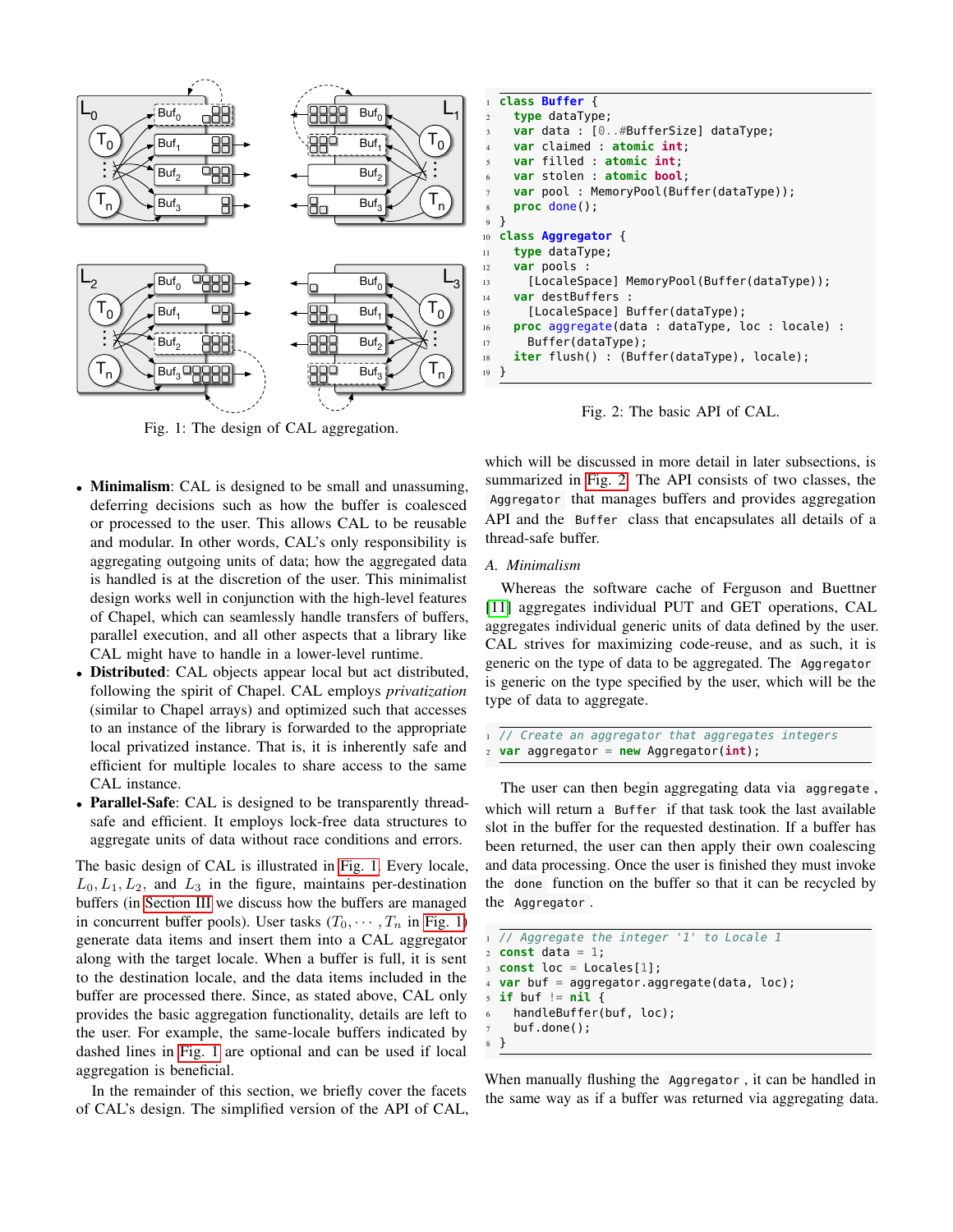```
1 forall (buf, loc) in aggregator.flush() {
    handleBuffer(buf, loc);
3 }
```
Besides adjusting the inner workings of a CAL Aggregator such as buffer size or the number of buffers in buffer pools, the above three snippets of code represent the total complexity of using CAL.

# *B. Distributed*

In Chapel, class instances are stored on the heap of the locale that it is allocated on, and these instances do not migrate to other locales during their lifetime. Hence accesses such as class fields to class instances allocated in remote memory will result in an implicit GET operation to the locale it is hosted on. To eliminate this implicit communication, the Aggregator makes use of a process called privatization where a deep-copy of the data structure is created and managed on each locale, where each access of the Aggregator is forwarded to its privatized class instance. Privatization allows us to access data in a *locale-private* manner such that updates to the class fields can be performed independently of all other locales. Hence each Aggregator instance stores their own destBuffers , the destination buffers, and pool , the memory pool for recycling buffers. The end result is that the user is able to access the Aggregator without needing to worry about locality and can use it in a very intuitive manner.

```
1 on Locales[1] {
    const data = 1;
    const loc = Locales[0];
    var buf = aggregator.aggregate(data, loc);
    if buf != nil then handleBuffer(buf, loc);
 6 }
```
## *C. Parallel-Safe*

As Chapel is a language focusing on parallelism, we ensure that CAL is both thread-safe and scalable. The Aggregator is safe to call from multiple tasks as well as locales, making it easy to use with Chapel's concurrent constructs such as in **forall** loops.

```
1 forall i in 1..N {
    const loc = Locales[1];
   var buf = aggregator.aggregate(i, loc);
    4 if buf != nil then handleBuffer(buf, loc);
5 }
```
# III. IMPLEMENTATION

<span id="page-2-0"></span>Using privatization, the Aggregator is privatized such that an instance representing the local part of its data structures is created on each locale. Each instance is *locale-private* in that mutations are performed independently and locally, on the local part of the distributed data structure. In summary, the privatized instances are referenced via a privatization identifier, or *pid*, which is the index into a run-time data structure, the

privatization table. The privatization table is replicated across all locales such that the pid associated with an instance on one locale will also refer to an instance on another locale. To enable efficient retrieval of the pid, we *record-wrap* it by storing it in a **record** , which is equivalent to a C struct that can be passed by value. By making use of forwarding , we can forward any and all method calls and field accesses to the privatized instance associated with the pid. An additional compiler optimization, called *remote-value forwarding*, ensures that the record-wrapper of an Aggregator is always handled by-value, eliminating most communication involved with retrieving the pid. With the combination of record-wrapping, forwarding, and remotevalue forwarding, the Aggregator can be used seamlessly with Chapel's language constructs and from multi-locale contexts.

When an Aggregator is constructed, we create a memory pool for recycling buffers for all destinations. Each locale has a destination buffer for itself to handle cases where data is aggregated for local consumption. In the current implementation, we utilize a synchronized free list that enables obtaining buffer via getBuffer and recycling an existing buffer via recycleBuffer(buf : Buffer(dataType) ; getBuffer will create buffers on-demand with the option of limiting the number of buffers allocated at any given time. The Buffer itself is a simple class wrapper for a Chapel array with three additional fields. The claimed field is an atomic counter used to claim an index in the buffer; the filled field is an atomic counter use to keep track of the number of finished stores into the buffer; and the stolen field is used to keep track of whether or not the buffer is about to be flushed.

When the buffer is about to be recycled, we explicitly avoid *sanitizing* the buffer (by calling reset() ), performed by resetting all fields to their default values, until it is about to be returned from the memory pool for reasons that we discuss later.

```
1 proc Buffer.done() {
2 on this do pool.recycleBuffer(this);
 3 }
```
Sanitizing the buffer is performed in a specific order, so it is imperative that each atomic write is performed with sequential consistency, the default for atomic read and writes in Chapel.

```
1 proc Buffer.reset() {
    2 stolen.write(false);
    filled.write(0);
    claimed.write(0);
5 }
```
Appending to the buffer involves looping until satisfying a specific condition. Upon each iteration of the loop, the task will read the current destination buffer and perform a *fetch-and-add* on the claimed counter to 'claim' an index. If the claimed index is not within a valid range, the task will yield the current thread it is multiplexed on and loop again. When the index is considered valid, the task is safely able to write its value into that position in the buffer. After the task completes its write, it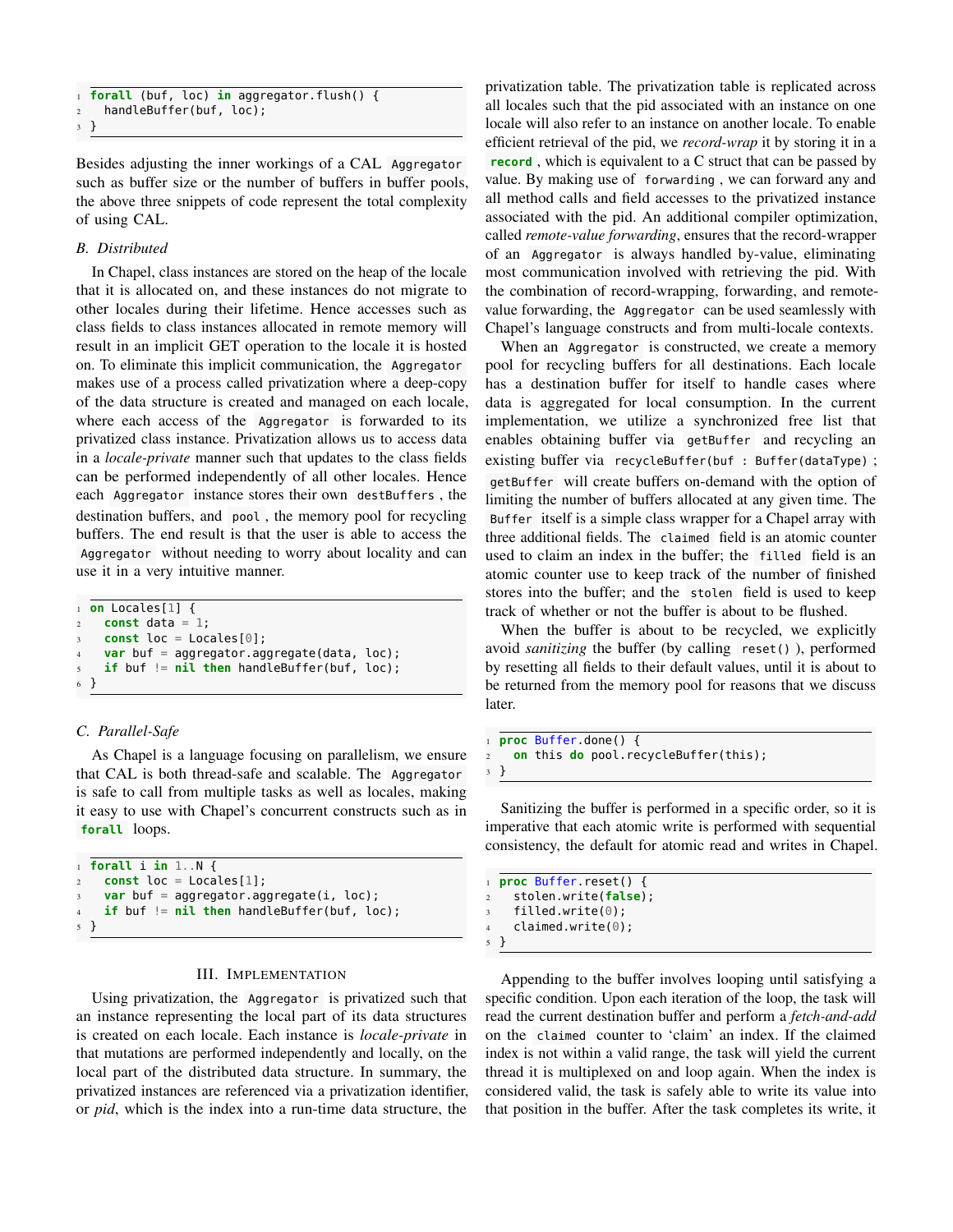will perform another fetch-and-add, this time on the filled counter, and if that task is the last to fill the buffer it will attempt to 'steal' the buffer for flushing. If it can successfully steal the buffer, it swaps out the buffer and returns it to the user for processing.

```
1 proc aggregate(data : dataType, loc : locale) :
2 Buffer(dataType) {
   3 while true {
     4 // Get current buffer
     var buf = destBuffers[loc.id];
     // Claim an index in the buffer
7 var idx = buf.claimed.fetchAdd(1);
8 // Buffer is full or going to be flushed soon
9 // Yield and try again
10 if idx >= buf.cap {
11 chpl task yield();
12 continue;
13 }
14 // Store and notify we have filled up another slot
15 buf[idx] = data;
var nFilled = buf.filled.fetchAdd(1) + 1;
17 // If we are the last to fill, see if we can steal
18 if nFilled == buf.cap &&
19 !buf.stolen.testAndSet() {
20 // Swap buffers and return old for processing
21 destBuffers[loc.id] = pools[loc.id].getBuffer();
22 return buf;
23 }
24 // Not the last to fill buffer or already stolen
25 return nil;
26 }
27 }
```
Flushing is performed on each locale's privatized instance. Flushing the privatized instance is performed by iterating in parallel over all destination buffers, and for each buffer, we attempt to steal it. Stealing the buffer involves performing an atomic *test-and-set* on the *stolen* flag. If we successfully set the flag, we can ensure that no other task can steal the buffer. We then atomically *exchange* the claimed counter's current value with the buffer's capacity to ensure that future tasks will fail their fetch-and-add on the buffer, then swap out the buffer. Knowing the number of currently claimed indices in the buffer, we spin until the filled count is equal to the value we exchanged for. Once all tasks have finished their writes, we can safely yield the buffer to the user for processing and to notify when they are done .

```
1 iter flush() : (Buffer(dataType), locale) {
    // Spawn a task on each locale
    3 coforall loc in Locales do on loc {
     // Get privatized instance.
     5 var instance =
6 chpl_getPrivatizedCopy(this.type, pid);
      7 // Attempt to flush all buffers in parallel
     8 forall loc in Locales {
9 var buf = destBuffers[loc.id];
10 // Try to steal the buffer
11 if !buf.stolen.testAndSet() {
12 // Simultaneously obtain the claimed indices
13 // and prevent newer tasks from claiming more.
14 var claimed = buf.claimed.exchange(buf.cap);
```

```
15 if claimed > 0 {
16 // Swap buffers
17 destBuffers[loc.id] =
18 pools[loc.id].getBuffer();
19 // Wait for claimed stores to complete
20 buf.filled.waitFor(claimed);
21 // Yield buffer and locale for processing
22 yield (buf, loc);
23 } else {
24 // Reset buffer
25 buf.reset();
26 }
27 }
28 }
29 }
30 }
```
Due to having per-destination buffer pools, we can ensure that no task that is delayed for an extended duration of time can end up writing to a buffer that gets recycled for another destination. By sanitizing the buffer immediately before its use, we can ensure that no similarly delayed task can write to a buffer that is sitting in the buffer pool, as the claimed counter will still show as full. The buffer pools are not just needed for efficiency, but also to eliminate potential race conditions. Currently, buffers cannot be safely reclaimed without more advanced memory reclamation techniques like epoch-based reclamation, which is possible in Chapel despite lack of thread-local storage [\[13\]](#page-8-13), or quiescent state-based reclamation, which is an in-progress effort [\[14\]](#page-8-14) to implement in Chapel. Usage of hazard pointers [\[15\]](#page-8-15) is also another option that can be considered, which has its own trade-offs [\[16\]](#page-8-16), but such explorations are reserved for future work.

# IV. EXAMPLES

<span id="page-3-0"></span>CAL can be deployed wherever data parallelism cannot be exploited. Iterating over a distributed array while updating another distributed array is an example of a situation where CAL can be employed. Another example is when the user may need to spawn remote tasks to perform a complex operation of some distributed array. In the examples below, we show how we go from the naive version to an aggregated one.<sup>[1](#page-3-1)</sup> As a disclaimer, the code examples provided are generally simplified from the actual implementation, and merely serve as high-level descriptions of the algorithms used.

# <span id="page-3-2"></span>*A. Histogram*

For this example, we use a modified version of Chapel's study on distributed histograms [\[17\]](#page-8-17). Consider the situation where you have one distributed array that contains values that you wish to count by category such as by occurrence. As well, assume that the table that keeps track of the number of occurrences for each category is also distributed. Now assume that both the array of values and the array of occurrences are distributed differently, making the access pattern irregular.

<span id="page-3-1"></span><sup>&</sup>lt;sup>1</sup>We leave out the final flush of the buffer as it is handled in the exact same way as shown in [Section II-A](#page-1-2)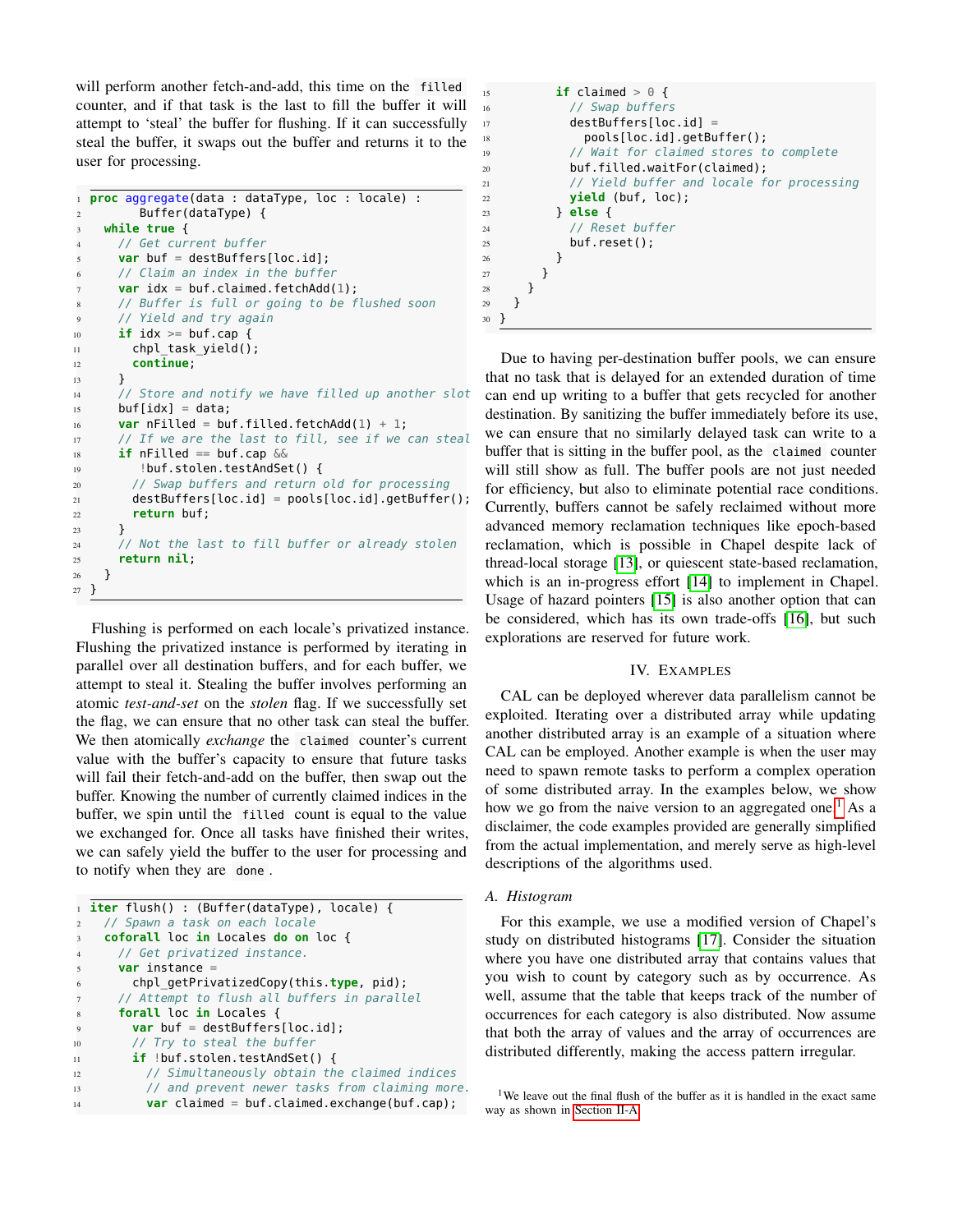```
// Distributed table of occurrences
  const tableSpace = {0..#tableSize};
3 const tableDomain = tableSpace
          dmapped Cyclic(startIdx=tableSpace.low);
5 var table : [tableDomain] atomic int;
  6 // Distributed values to categorize
  const valueSpace = {0..#numValues};
8 const valueDomain = valueSpace
          dmapped Block(valueSpace);
10 var values : [valueDomain] int;
```
Furthermore, the array of values can be randomized so that their values are valid indices into the table of occurrences.

```
1 fillRandom(values);
2 forall value in values {
     value = mod(value, tableSize);
\overline{4}
```
Accessing the histogram in a naive fashion is straightforward.

```
1 forall value in values {
          table[value].add(1);
3 }
```
In Chapel, iterators are implemented by every iterable data type, and in the case of Chapel's distributions like Block and Cyclic , they spawn a task on each core on each locale where each task will yield elements hosted on that locale by reference. While the iterator is ideal in situations where we have data parallelism, such as when operating on the reference directly, it is inefficient when accessing remote memory, such as to increment the count of occurrences in the table.

Accessing the histogram using CAL isn't as straight-forward, but it is easy to reason about. First, we define a small function to handle the buffer, which will perform coalescing and processing of the buffer on the target locale. Coalescing is performed by locally combining all repeated occurrences. After coalescing, the original buffer is no longer required and can be recycled for later use. Finally, the new coalesced buffer, which could be smaller than the original, is copied and processed remotely.

```
1 proc handleBuffer(buf : Buffer(int), loc : locales) {
    2 // Coalesce the multiple increments
    var subdom = tableDomain.localSubdomain(loc);
    4 var occurrences : [subdom] int;
    for idx in buf do counters[idx] += 1;
6
    // Finished coalescing buffer... Recycle buffer...
8 buf.done();
9
10 // Dispatch coalesced data on target locale
11 on loc {
12 // Copies occurrences array in bulk to target locale
13 var occurences = occurences;
14 for (cnt, idx) in zip(_occurences,
15 _occurencies.domain) {
16 if cnt > \theta then table[idx].add(cnt);
17 }
```
<sup>18</sup> } <sup>19</sup> }

Then we perform iteration, in parallel, over the distributed array of values in a similar fashion, but we wrap it in a 'sync' block so that we wait for all spawned tasks to finish before proceeding (this is a form of termination detection [\[18\]](#page-8-18)). This is required as, even though the **forall** loops wait for its spawned tasks to finishes, they do not wait for asynchronous tasks spawned in their scope to finish. When the buffer is full we spawn an asynchronous task via Chapel's **begin** construct to handle flushing the buffer.

```
1 var aggregator = new Aggregator(int);
2 sync forall value in values with (in aggregator) {
    3 const loc = table[value].locale;
    var buf = aggregator.aggregate(value, loc);
    if buf != nil then begin handleBuffer(buf, loc);
 6 }
```
# *B. Dual Hypergraph Generation*

In more complex irregular applications where remote accesses are not as simple as an increment of an atomic counter, such as one which requires spawning a remote task to accomplish, is where CAL shows its utility and truly shines. Graph generation is an application that is the subject of numerous publications and studies and has many uses such as the study of community structure [\[19\]](#page-8-19). CAL was originally developed for hypergraph generation, so we use it as our next example. A *hypergraph* [\[20\]](#page-8-20) is a generalization of a graph that allows edges to contain any number of vertices; a graph is a hypergraph where edges connect exactly two vertices. A *dual hypergraph* is a hypergraph that allows vertices to contain any number of edges, with the constraint that if a vertex connects to an edge then that edge also connects back to that vertex. Put simply, a dual hypergraph provides a bidirectional mapping from vertices and edge.

As contention is unlikely due to the random sampling of vertices and edges, we make use of a *Test-and-Test-and-Set* spinlock over Chapel's **sync** variable due to the favorable performance under low contention.

```
1 record SpinLock {
2 var lock : chpl__processorAtomicType(bool);
3
    4 proc acquire() {
     5 // Fast path
     6 if lock.testAndSet() == false then return;
     // Slow path
     8 while true {
        var ret = lock.peek();
10 if ret == false && lock.testAndSet() == false {
11 return;
12 }
13 chpl_task_yield();
14   }
15 }
16 proc release() {
17 lock.clear();
```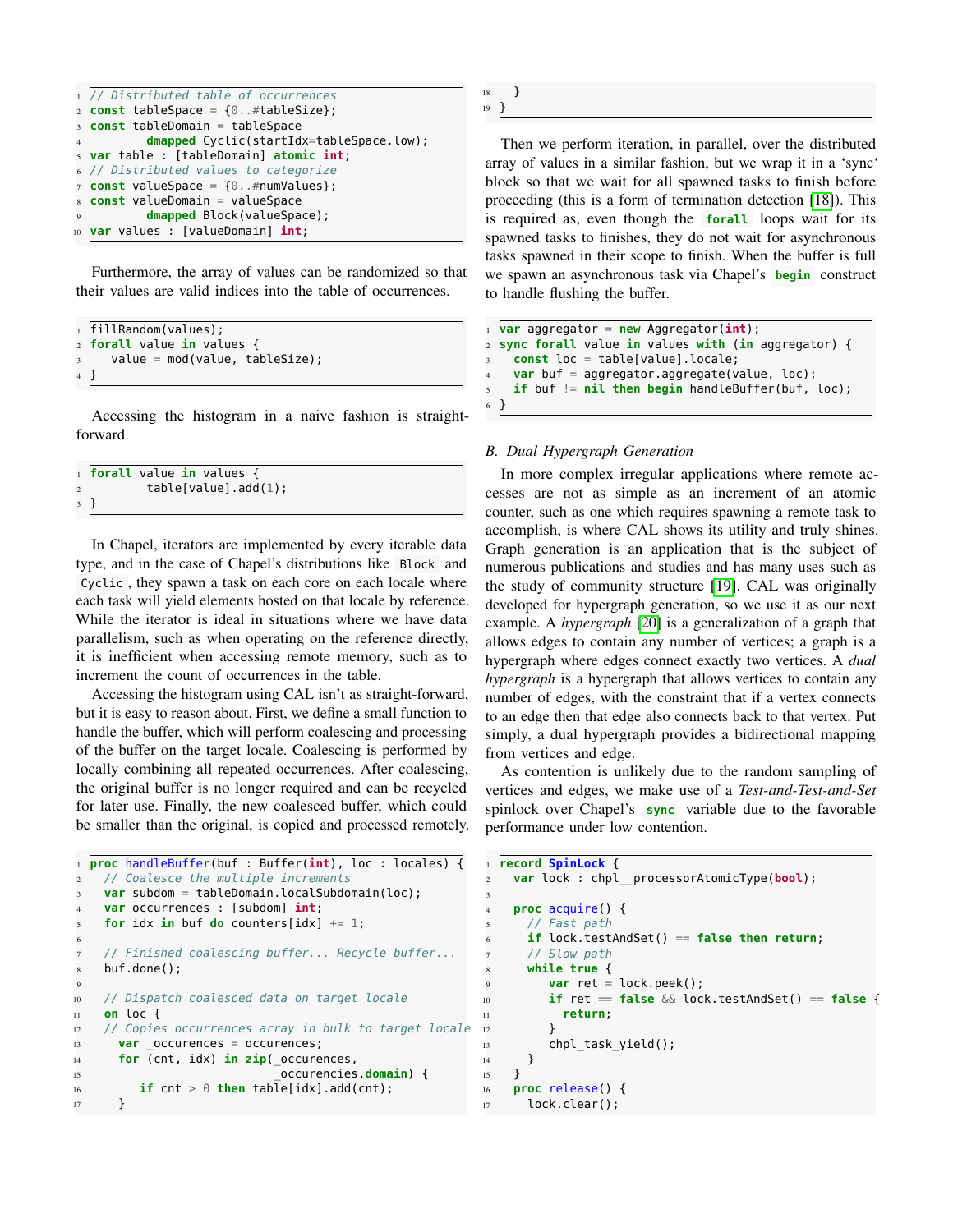<sup>18</sup> } <sup>19</sup> }

For this example, we use an adjacency list to represent the *neighbors* of each vertex and edge.

```
1 record Edge {
2 var verticesDom = \{0...1\};
    3 var vertices : [verticesDom] int;
    var lock : SpinLock;
5
    6 proc addVertex(v) {
      lock.acquire();
      vertices.push_back(v);
9 lock.release();
10 }
11 }
12
13 record Vertex {
14 var edgesDom = \{0...1\};
15 var edges : [edgesDom] int;
16 var lock : SpinLock;
17
18 proc addEdge(e) {
19 lock.acquire();
20 edges.push_back(e);
21 lock.release();
22 }
23 }
```
As each connection, or *inclusion*, between an edge and vertex requires adding each to the others' adjacency list, we distribute both over non-intersecting sets of locales.

```
1 const vertexSpace = {0..#numVertices};
2 const vertexDom = vertexSpace dmapped Block(
    boundingBox=vertexSpace,
    4 targetLocales = Locales[0..numLocales by 2]
5 );
6 var vertex : [vertexDom] Vertex;
7
s const edgeSpace = \{0..#numEdges\};
9 const edgeDom = edgeSpace dmapped Block(
10 boundingBox = edgeSpace,
11 targetLocales = Locales[1..numLocales by 2]
12 \cdot ):
13 var edge : [edgeDom] Edge;
```
We use a fast bipartite hypergraph variant of Erdős-Rényi [\[21\]](#page-8-21), [\[22\]](#page-8-22), originally introduced for graphs in [\[23\]](#page-8-23). In the algorithm, we compute the number of inclusions to generate to between vertices and edges selected at random with replacement.<sup>[2](#page-5-0)</sup> For each random vertex and edge selected, we add them to each others' adjacency list. For simplicity, we create two distributed arrays of the same shape and fill them both with random values to **zip** over. In Chapel, zipping over two arrays of the same shape and distribution will create tuples containing pairs of elements from the arrays, described in more detail in [\[25\]](#page-8-24).

```
2In a real-world application, one may require a "coupon-collectors adjust-
ment" [24], which we omit for brevity.
```

```
\mathbf{u} var space = \{0..\#numInclusions\};2 var dom = space dmapped Block(space);
3 var verticesRNG : [dom] real;
4 var edgesRNG : [dom] real;
5 fillRandom(verticesRNG);
6 fillRandom(edgesRNG);
7
8 forall (vRNG, eRNG) in zip(verticesRNG, edgesRNG) {
9 var v = round(vRNG * (numVertices - 1)) : int;
\mathbf{var} \in \mathbb{R} round(eRNG * (numEdges - 1)) : int;
11 on vertex[v] do vertex[v].addEdge(e);
12 on edge[e] do edge[e].addVertex(v);
13 }
```
While iterating over the already-computed random values is efficient, accessing random indices in two separate distributed arrays is not. By making use of Chapel's "data-driven" onclauses, we can move the computation to the locale where the data is hosted rather than performing multiple PUT and GET operations. However since **on** statements are entirely synchronous, the edge must be added to the adjacency list of the vertex before the vertex can be added to the adjacency list of the edge. While it is possible to make these asynchronous, the overhead of remote task creation and migration, the size of the tasks themselves, and the sheer number of tasks can quickly overwhelm the cluster.

In the aggregated case, we can aggregate data destined for each locale using the Aggregator as expected. First, we determine the type of data we wish to aggregate, which in this case would be the vertex and edge. Since we are aggregating data to both vertices and edges, we also create a descriptor to differentiate between them.

```
1 enum Inclusion {
2 Vertex,
    Edge
4 }
 6 type dataType = (int, int, Inclusion);
```
5

As well, we define the handler for the buffer, which will handle adding to the adjacency list of the specified vertex or edge. Note that we do not perform coalescing as the chance of there being multiple insertions into the adjacency list of the same vertex or edge in a single buffer is very small, and shrinks as the graph we're trying to generate GETs larger.

```
1 proc handleBuffer(buf : Buffer(dataType),
                    loc : locale) {
    3 on loc {
      4 forall (src, dest, srcType) in buf {
        5 select srcType {
          when Vertex {
            vertex[src].addEdge(dest);
          8 } when Edge {
            edge[src].addVertex(dest);
10 }
11   }
12 }
13 buf.done();
```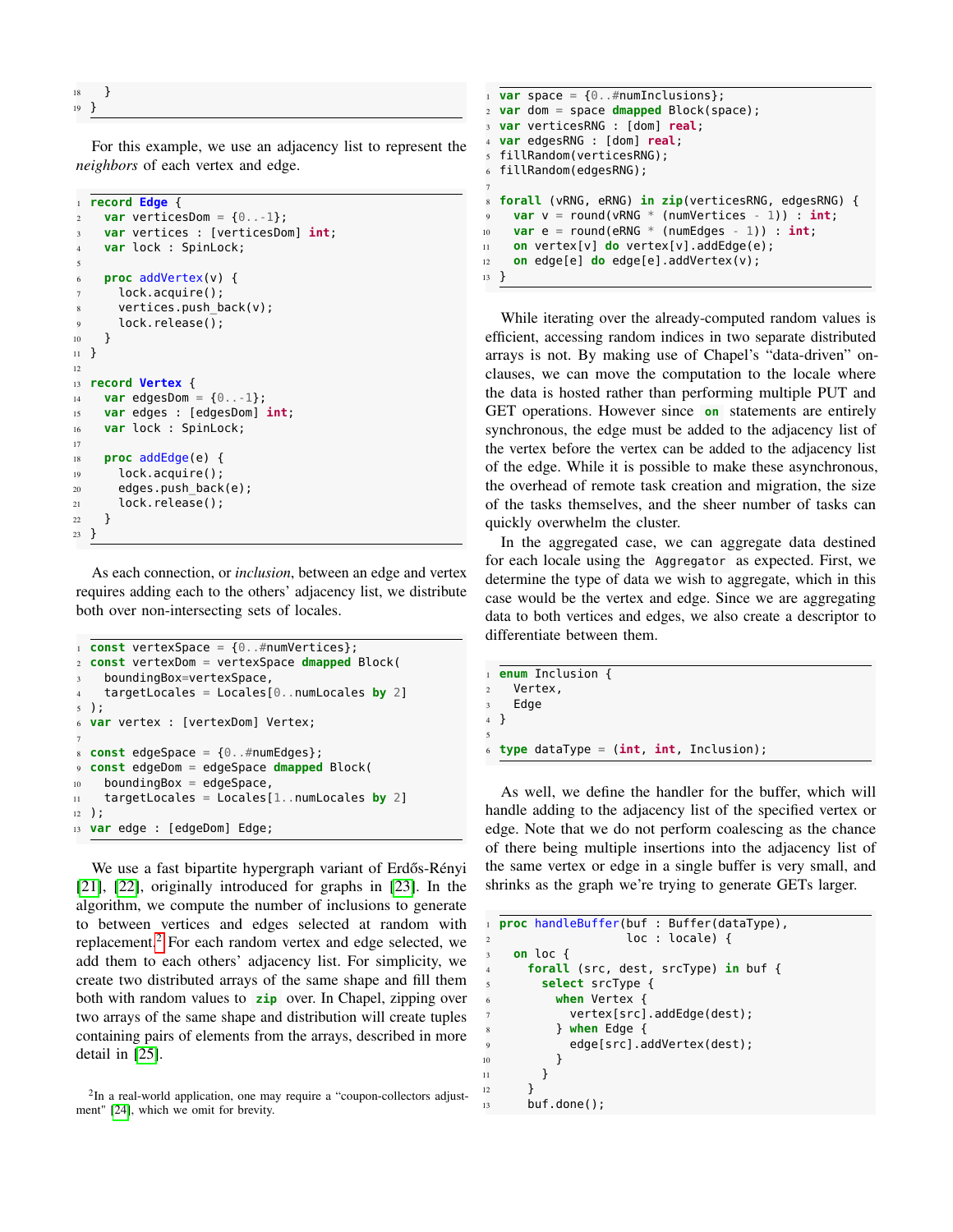<span id="page-6-2"></span><span id="page-6-1"></span>



Finally, we iterate over the **zip** of both pre-computed random numbers like in the naive.

```
1 forall (vRNG, eRNG) in zip(verticesRNG, edgesRNG) {
const v = round(vRNG * (numVertices - 1)) : int;3 const vLoc = vertex[v].locale;
    4 const vData = (v, e, Inclusion.Vertex);
    var vBuf = aggregator.aggregate(vData, vLoc);
    if vBuf != nil then begin handleBuffer(vBuf, vLoc);
7
    const e = round(eRNG * (numEdges - 1)) : int;9 const eLoc = edge[e].locale;
10 const eData = (e, v, Inclusion.Edge);
11 var eBuf = aggregator.aggregate(eData, eLoc);
12 if eBuf != nil then begin handleBuffer(eBuf, eLoc);
13 \frac{1}{2}
```
#### V. EVALUATION

<span id="page-6-0"></span>Performance benchmarks are performed on Intel Broadwell compute nodes of a Cray-XC50 cluster. For the communication layer, we use both uGNI with 16MB hugepages and GASNet with the Aries substrate and 'fast' segment. For the tasking layer, we use qthreads as it is the most optimized and

<span id="page-6-3"></span>



<span id="page-6-4"></span>

Fig. 6: Aggregation with varying locales and threads per locale

<span id="page-6-5"></span>

Fig. 7: Aggregation at single locale showing contention

highest performance tasking layer available. For the memory management layer, we use jemalloc as it provides the most performance. All benchmarks have been tested using Chapel pre-release version 1.18.0, hash 732b550d52. We compile the benchmarks with the --fast flag, which instructs the Chapel compiler to perform all optimization on the Chapel source code, turn off any and all safety run-time checks such as outof-bounds checking, and optimizes the generated C code, which Chapel gets compiled down to, with the highest optimization settings for the C compiler used. We allocate compute nodes, each with 44 cores, by powers of 2 up to 32 nodes, and so performance results are presented in a logarithmic base-2 scale.

# *A. Histogram*

For our first benchmark, we use the histogram examples shown in [Section](#page-3-2) IV-A and show the performance of both naive and aggregated implementations under various configurations. The naive histogram relies heavily on the performance of remote atomic operations, which the uGNI communication layer will make use of *network atomics*, which are implemented with atomic memory operators, or *AMO*, descriptors which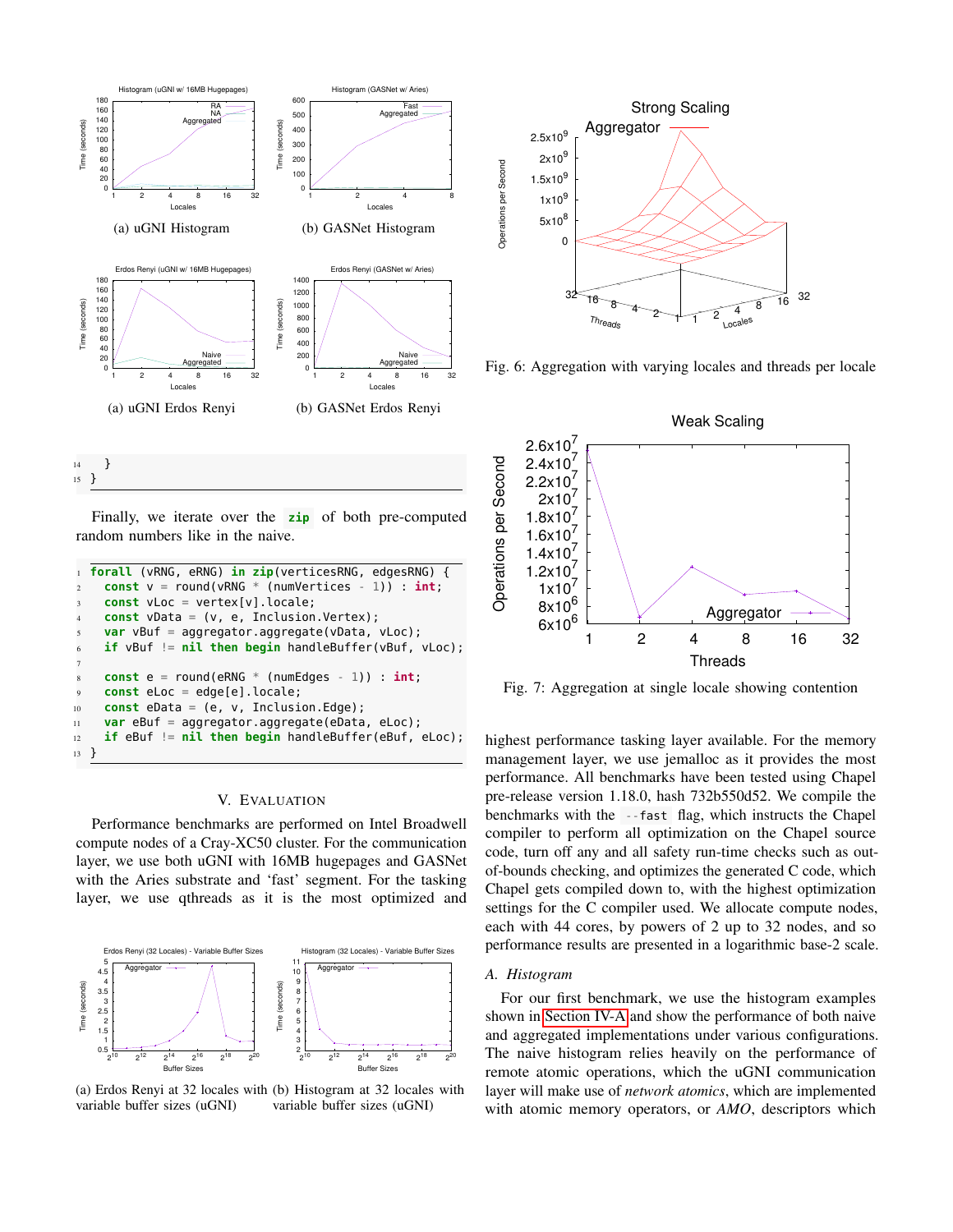perform remote direct memory access, or *RDMA*, that bypass the hardware that normal put and get operations go through. In other words, network atomics are extremely well optimized by the hardware and the uGNI communication layer. When not using network atomics, the Chapel compiler turns **on** statements which do not require synchronization or communication into *fast* on statements. These fast **on** statements, which are executed on the dedicated progress threads instead of becoming its own task, are labeled as RA. Finally, the aggregated performance is labeled as *Aggregated*. The portion of the code being profiled in this benchmark is the incrementing of the atomic counters in the table, and the aggregated and coalesced version. The performance results are shown in [Fig. 3a,](#page-6-1) and *RA* shows degrading performance as we increase the number of locales, showing no signs of weak scaling. *NA* shows a considerable boost in overall performance by approximately 25 times over *RA* at 32 locales, but plateaus and also shows no signs of weak scaling. *Aggregated* not only beats *RA* by almost two orders of magnitude, but also beats *NA* by approximately 4 times.

Unfortunately, GASNet, even with the Aries substrate and fast segments, significantly lags behind uGNI in terms of communication in general, but aggregation and coalescing using CAL seems to fix this problem. Even though GASNet uses Aries, it does not yet support network atomics, and so it settles for fast *on* statements, labeled as *Fast*. As shown in [Fig. 3b,](#page-6-1) performance is significantly worse, and due to issues that are likely with the implementation of the GASNet communication layer, the benchmark could not complete without crashing after 8 locales.[3](#page-7-1) *Aggregated* shows that regardless of the communication layer used, CAL proves to significantly improve overall performance.

## *B. Erd ˝os-Rényi*

For this benchmark, we are testing non-trivial operations which require the use of task migration for even reasonable performance. In this case, we cannot use any specialized hardware or optimization like AMOs and RDMA. This type of benchmark tests the benefits of aggregating multiple units of data and coalescing them into active message. The naive version is labeled *Naive* and the aggregated version is labeled *Aggregated*. As can be seen in [Fig. 4a](#page-6-2) and [Fig. 4b,](#page-6-2) aggregation not only enables the code to scale, but it also reduces the significant jump in execution time due to introducing communication at 2 locales, as the amount of communication is greatly reduced. GASNet is still slower than uGNI at first, but begins to catch up at 32 locales, and uGNI shows a plateau at 16 locales, likely due to the bottleneck of communication. *Aggregated* beats GASNet *Naive* by over two orders of magnitude at approximately 180 times, and almost beat uGNI *Naive* by almost two orders of magnitude at approximately 70 times. Erdős-Rényi helps to highlight the issue of fine-grained communication as there is hardly any contention due to the random selection of vertices and edges.

## *C. Aggregation Buffer Sizes*

In the above benchmarks, we use an arbitrary constant buffer size of 1M elements. In the following benchmark, we test the performance of the Aggregator with variable buffer sizes from powers of two between  $2\hat{1}0$  to  $2\hat{2}0$  at 32 locales to determine how performance varies based on the size of the buffer.<sup>[4](#page-7-2)</sup> For the Histogram, shown in [Fig. 5b,](#page-6-3) performance significantly improves when we jump 1024 to 4096 and plateaus onward. For Erdős-Rényi, shown in [Fig. 5a,](#page-6-3) we see a significant spike in execution time between 32K to 256K, before returning to normal. This is likely due to the maximum amount of data that gets sent over the network at any given time and shows that even though CAL is easy to use, careful profiling is required for obtaining the most optimal performance.

#### *D. Overhead of Aggregation*

In this benchmark, we extract the raw performance CAL by profiling the overhead of aggregating data. When the Buffer is returned from the Aggregator , we immediately invoke done() and continue aggregating, eliminating the overhead of any communication. The results shown in [Fig. 6](#page-6-4) show the scalability of the aggregation across multiple locales in the best case. Also analyzed is the performance at one locale shown in [Fig. 7,](#page-6-5) which shows raw contention on the buffer and shows a scalability bottleneck. It is believed that this is caused by a combination of false sharing and poor NUMA locality, as Chapel currently does not offer satisfactory NUMA-awareness tools.

#### VI. DISCUSSION

<span id="page-7-0"></span>CAL significantly improves benchmarks involving irregular access patterns, which is currently being studied in Chapel. On Cray's Aries NIC and uGNI communication layer, network atomics have hardware-specific support and so CAL is not meant to compete with them; however, even in the case of irregular access involving network atomics, CAL has proven itself, and even more so in the cases where the user finds themselves using remote execution.

While the Aggregator is meant to be minimal, it would be more aesthetically pleasing if the user could provide their own functions to be invoked to handle the buffer rather than having to check and handle the buffer after each called to aggregate. Once remote value forwarding is available for user data types, the user will no longer need to explicitly specify the forall-intent as **in** . To show the ideal look and feel of the library, the histogram without coalescing can be seen below.

```
1 proc handleBuffer(buf : Buffer(int), loc : locale) {
2 on loc do forall idx in buf do table[idx].add(1);
3 }
```

```
4 var aggregator = new Aggregator(int, handleBuffer);
```

```
5 forall value in values {
```

```
6 aggregator.aggregate(value, table[value].locale);
```
<span id="page-7-1"></span> $3$ This is the exact same benchmark that is executed with  $\rm uGNI$ .

<span id="page-7-2"></span><sup>&</sup>lt;sup>4</sup>We lower the task stack sizes from the default 8MBs to 32KB to prevent running out of memory.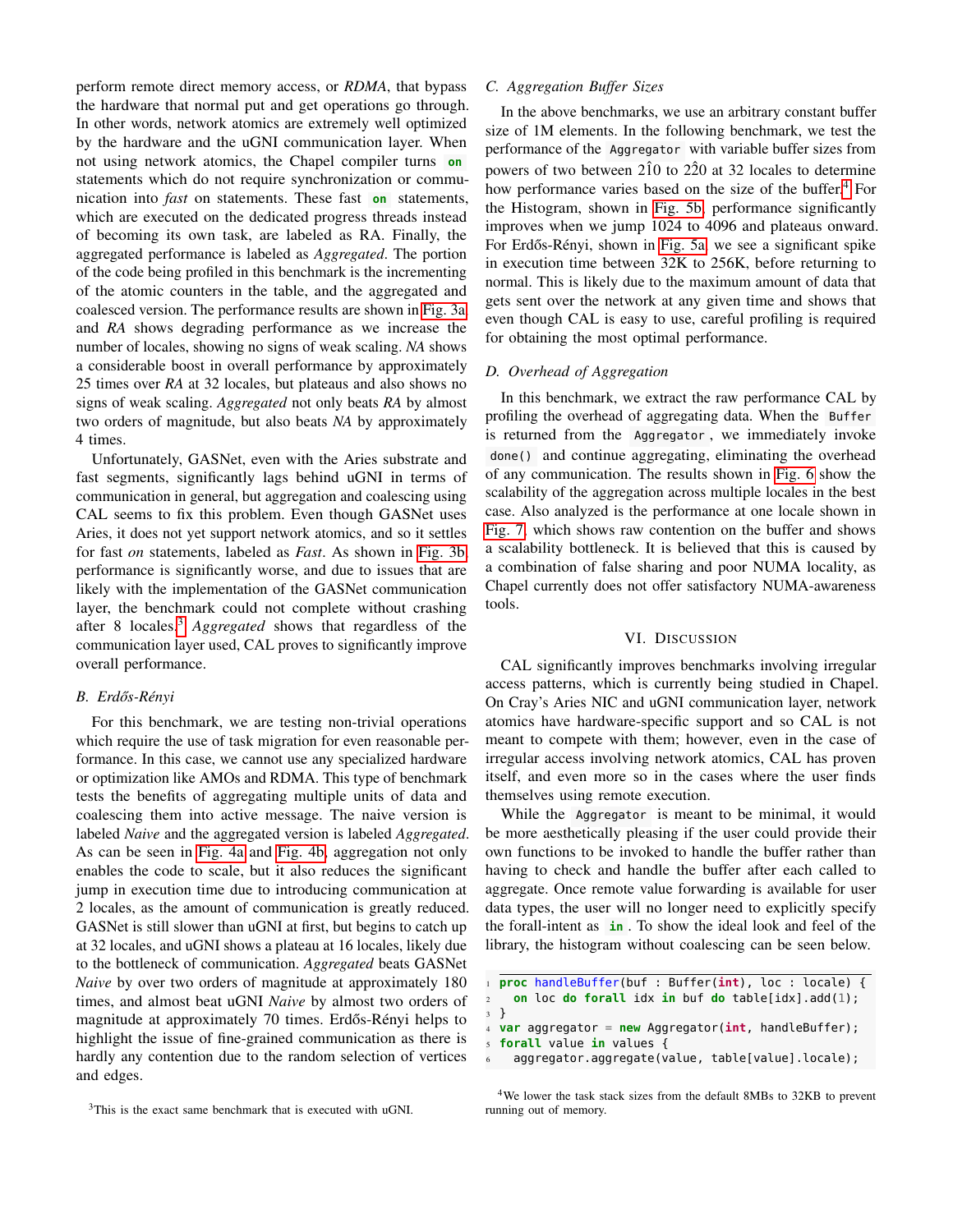<sup>7</sup> } aggregator.flush();

However, due to incomplete support for first-class functions, forcing the user to handle aggregating the buffer is currently the most reasonable approach. However, with better support for first-class functions, it would enable things like automatic flushing of the buffer based on a heuristic like time and rate of change, similar to the AM++ framework.

The destination buffers in CAL are not performing as well as they could, primarily due to the Aggregator 's lack of NUMA awareness. While Chapel offers a very rich set of tools and abstractions for handling locality between compute nodes, support for NUMA is currently in its experimental phase. As Chapel does not yet support thread-local or task-local storage, it is currently not possible to use per-thread buffers to eliminate contention and the need for NUMA awareness. The ideal solution would involve having NUMA-specific destination buffers which would eliminate cache-line ping-ponging between NUMA nodes that occur from performing atomic operations.

One future work is to integrate CAL into Chapel's runtime, where thread-local and task-local storage and NUMA domains are accessible. There is also some incentive to examine whether CAL can work cooperatively with the software cache to avoid excessive invalidation due to its heavy usage of atomics. Furthermore, automatic flushing can become significantly easier and more efficient to implement with run-time support. Perhaps, in the end, aggregation can become more of a first-class construct instead of a user library.

## VII. CONCLUSION

<span id="page-8-12"></span>CAL provides a very simple and minimal approach to aggregating and coalescing user-defined data. CAL can offer a relatively low increase in program complexity compared to the significant performance improvement it brings. The library is written entirely in Chapel and as such makes use of the rich features and language constructs that Chapel offers, while also working with language constructs to make CAL as easy to use as possible. While there are issues with the language, such as the lack-luster support for first-class functions to prevent automatic flushing, in the future the library may be improved and integrated into the language itself as a first-class construct assuming significant demand. CAL will soon be released as an open source library either as a 'package' module or a mason third-party module.

# ACKNOWLEDGMENT

We would like to thank Brad Chamberlain (Cray Inc.) for providing insight and valuable comments that impacted this work significantly. Furthermore, we would like to thank Cray Inc., and especially the Chapel development team, for providing computational resources to perform experiments shown in this paper.

#### **REFERENCES**

- <span id="page-8-0"></span>[1] B. Chamberlain, D. Callahan, and H. Zima, "Parallel Programmability and the Chapel Language," *Int. J. High Perform. Comput. Appl.*, vol. 21, no. 3, pp. 291–312, Aug. 2007.
- <span id="page-8-1"></span>[2] "The Chapel Parallel Programming Language," [https://chapel-lang.org/,](https://chapel-lang.org/) Jul. 2018.
- <span id="page-8-2"></span>[3] U. Consortium *et al.*, "UPC language specifications v1. 2," 2005.
- <span id="page-8-3"></span>[4] J. J. Willcock, T. Hoefler, N. G. Edmonds, and A. Lumsdaine, "AM++: A generalized active message framework," in *Proceedings of the 19th international conference on Parallel architectures and compilation techniques*. ACM, 2010, pp. 401–410.
- <span id="page-8-4"></span>[5] T. Von Eicken, D. E. Culler, S. C. Goldstein, and K. E. Schauser, "Active messages: a mechanism for integrated communication and computation," in *ACM SIGARCH Computer Architecture News*, vol. 20, no. 2. ACM, 1992, pp. 256–266.
- <span id="page-8-5"></span>[6] D. Bonachea and J. Jeong, "Gasnet: A portable high-performance communication layer for global address-space languages," *CS258 Parallel Computer Architecture Project, Spring*, 2002.
- <span id="page-8-6"></span>[7] D. Bonachea and P. Hargrove, "GASNet Specification, v1. 8.1," 2017.
- <span id="page-8-7"></span>[8] Y. Sun, G. Zheng, L. V. Kale, T. R. Jones, and R. Olson, "A uGNI-based Asynchronous Message-driven Runtime System for Cray Supercomputers with Gemini Interconnect," in *Parallel & Distributed Processing Symposium (IPDPS), 2012 IEEE 26th International*. IEEE, 2012, pp. 751–762.
- <span id="page-8-8"></span>[9] K. B. Wheeler, R. C. Murphy, and D. Thain, "Qthreads: An API for programming with millions of lightweight threads," 2008.
- <span id="page-8-9"></span>[10] P. Argyroudis and C. Karamitas, "Exploiting the jemalloc memory allocator: Owning Firefoxâ $\overline{A}Z$ s heap," *Blackhat USA*, 2012.
- <span id="page-8-10"></span>[11] M. P. Ferguson and D. Buettner, "Caching Puts and Gets in a PGAS language runtime," in *2015 9th International Conference on Partitioned Global Address Space Programming Models (PGAS)*. IEEE, 2015, pp. 13–24.
- <span id="page-8-11"></span>[12] E. Kayraklioglu, M. Ferguson, and T. El-Ghazawi, "LAPPS: Locality-Aware Productive Prefetching Support for PGAS ," *ACM Transactions on Architecture and Code Optimization (TACO)*, 2018.
- <span id="page-8-13"></span>[13] L. Jenkins, "RCUArray: An RCU-Like Parallel-Safe Distributed Resizable Array," in *2018 IEEE International Parallel and Distributed Processing Symposium Workshops (IPDPSW)*. IEEE, 2018, pp. 925–933.
- <span id="page-8-14"></span>[14] "Quiescent-State Based Reclamation - Overhaul [ W.I.P ]," [https://github.](https://github.com/chapel-lang/chapel/pull/8842) [com/chapel-lang/chapel/pull/8842.](https://github.com/chapel-lang/chapel/pull/8842)
- <span id="page-8-15"></span>[15] M. M. Michael, "Hazard pointers: Safe memory reclamation for lock-free objects," *IEEE Transactions on Parallel & Distributed Systems*, no. 6, pp. 491–504, 2004.
- <span id="page-8-16"></span>[16] T. E. Hart, P. E. McKenney, and A. D. Brown, "Making lockless synchronization fast: Performance implications of memory reclamation," in *Parallel and Distributed Processing Symposium, 2006. IPDPS 2006. 20th International*. IEEE, 2006, pp. 10–pp.
- <span id="page-8-17"></span>[17] "test/studies/bale/histogram/histo-atomics.chpl," [https://github.com/chapel-lang/chapel/blob/](https://github.com/chapel-lang/chapel/blob/25bf5188b904300f444524198b7a9faba9b00180/test/studies/bale/histogram/histo-atomics.chpl) [25bf5188b904300f444524198b7a9faba9b00180/test/studies/bale/](https://github.com/chapel-lang/chapel/blob/25bf5188b904300f444524198b7a9faba9b00180/test/studies/bale/histogram/histo-atomics.chpl) [histogram/histo-atomics.chpl.](https://github.com/chapel-lang/chapel/blob/25bf5188b904300f444524198b7a9faba9b00180/test/studies/bale/histogram/histo-atomics.chpl)
- <span id="page-8-18"></span>[18] E. W. Dijkstra, W. H. Feijen, and A. M. Van Gasteren, "Derivation of a termination detection algorithm for distributed computations," in *Control Flow and Data Flow: concepts of distributed programming*. Springer, 1986, pp. 507–512.
- <span id="page-8-19"></span>[19] S. G. Aksoy, T. G. Kolda, and A. Pinar, "Measuring and Modeling Bipartite Graphs With Community Structure," *Journal of Complex Networks*, vol. 5, no. 4, pp. 581–603, mar 2017.
- <span id="page-8-20"></span>[20] C. Berge, *Hypergraphs: Combinatorics of Finite Sets*. Elsevier, 1989.
- <span id="page-8-21"></span>[21] J. C. Miller and A. Hagberg, "Efficient Generation of Networks with Given Expected Degrees," in *Lecture Notes in Computer Science*. Springer Berlin Heidelberg, 2011, pp. 115–126.
- <span id="page-8-22"></span>[22] M. Winlaw, H. DeSterck, and G. Sanders, "An In-Depth Analysis of the Chung-Lu Model," Lawrence Livermore National Lab.(LLNL), Livermore, CA (United States), Tech. Rep., 2015.
- <span id="page-8-23"></span>[23] P. Erdos and A. Rényi, "On the evolution of random graphs," *Publ. Math. Inst. Hung. Acad. Sci*, vol. 5, no. 1, pp. 17–60, 1960.
- <span id="page-8-25"></span>[24] T. G. Kolda, A. Pinar, T. Plantenga, and C. Seshadhri, "A Scalable Generative Graph Model with Community Structure," *SIAM Journal on Scientific Computing*, vol. 36, no. 5, pp. C424–C452, jan 2014.
- <span id="page-8-24"></span>[25] B. L. Chamberlain, S.-E. Choi, S. J. Deitz, and A. Navarro, "User-defined parallel zippered iterators in Chapel," in *Proceedings of Fifth Conference*